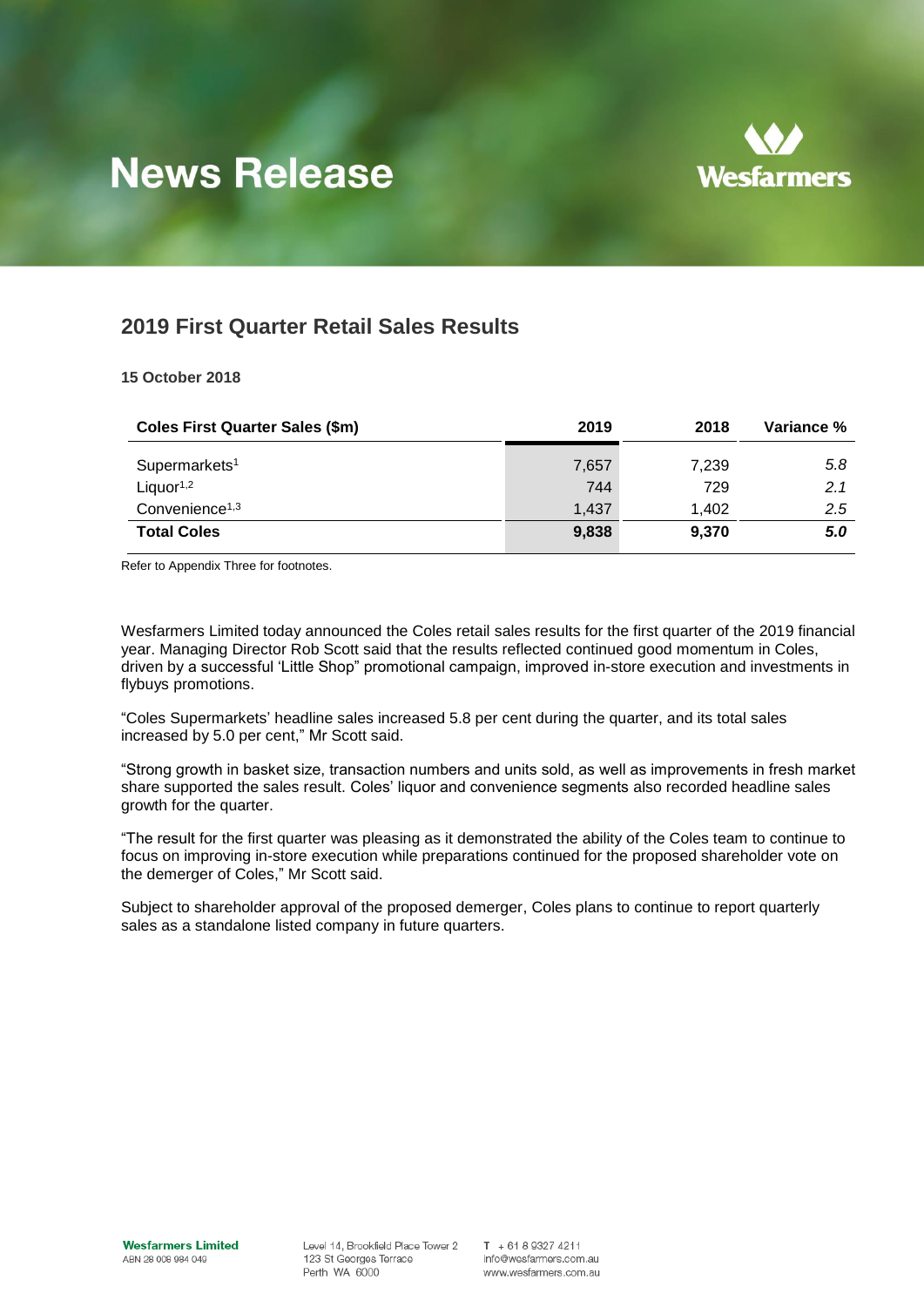#### **Supermarkets**

Coles Supermarkets recorded sales for the first quarter of \$7,657 million, up 5.8 per cent on the prior corresponding period. Comparable food sales increased 5.1 per cent for the quarter driven by significant growth in average customer basket size, units sold and transaction growth.

Sales in the quarter were driven by the highly successful 'Coles Little Shop' campaign, improved in-store execution and flybuys promotional campaigns. During the quarter, Coles also removed single-use plastic bags which saw additional costs incurred, relating to investments in service, flybuys investments and reusable plastic bag giveaways, to assist customers to transition to the change. The EBA introduced in April also saw additional costs in the quarter compared to the prior corresponding period.

Supply-side cost pressures in key fresh categories underpinned price inflation of 0.6 per cent for the quarter. The higher cost of grain and lower supply of livestock as a result of the drought impacted pricing in the bakery and meat categories during the quarter. Fresh produce costs also increased, reflecting heavily deflated prices in the prior corresponding period due to favourable growing conditions. Excluding fresh and tobacco, underlying price deflation was 0.8 per cent as Coles continued to invest in the customer offer.

Coles Managing Director Steven Cain said the Coles team around Australia was focused on making life easier for our customers.

"Our 116,000 team members continue to passionately engage and build trust with our customers, positioning us well for long term growth," Mr Cain said.

"In-store execution improved during the quarter underpinned by improved availability through our stockless stockrooms and new initiatives such as the roll out of monster ends. The impact of these initiatives was reflected in improved operational metrics.

"Coles continued to focus on improving the quality and range of fresh products within the business which supported further growth in fresh market share for the quarter despite inflationary headwinds from the drought and seasonal impacts."

Coles Online achieved over 30 per cent sales growth for the quarter and is on track to surpass \$1,000 million of sales for the current financial year. At the end of the period, there were over 1,000 Click & Collect locations rolled out across the network as further investment was made to provide convenient solutions to customers.

Coles continued to improve and optimise its store network, opening four supermarkets and closing four during the quarter, resulting in a total of 809 supermarkets at the end of the period. During the quarter, five supermarket renewals were completed.

#### **Liquor**

The Liquor division recorded sales, including hotels, for the first quarter of \$744 million, an increase of 2.1 per cent on the prior corresponding period. Comparable liquor sales increased 1.3 per cent for the quarter driven by growth in basket size and transactions.

The transformation program continued to deliver growth in sales, with significant opportunities remaining to improve product range through exclusive brands and deliver greater convenience for customers. Investment in the store network continued in the quarter with 21 store renewals, including the next evolution Liquorland format and seven First Choice Liquor Market brand conversions.

Coles continued to improve its liquor network, opening five stores and closing five stores during the quarter, resulting in a total of 900 retail liquor sites and 87 hotels at the end of the period.

#### **Convenience**

Coles Express recorded sales, including fuel, for the quarter of \$1,437 million, an increase of 2.5 per cent on the prior corresponding period.

Headline convenience store sales grew by 2.4 per cent for the quarter and 3.4 per cent on a comparable store basis. Growth in convenience store sales continued to be driven by improvements to the overall foodto-go offering and convenience range.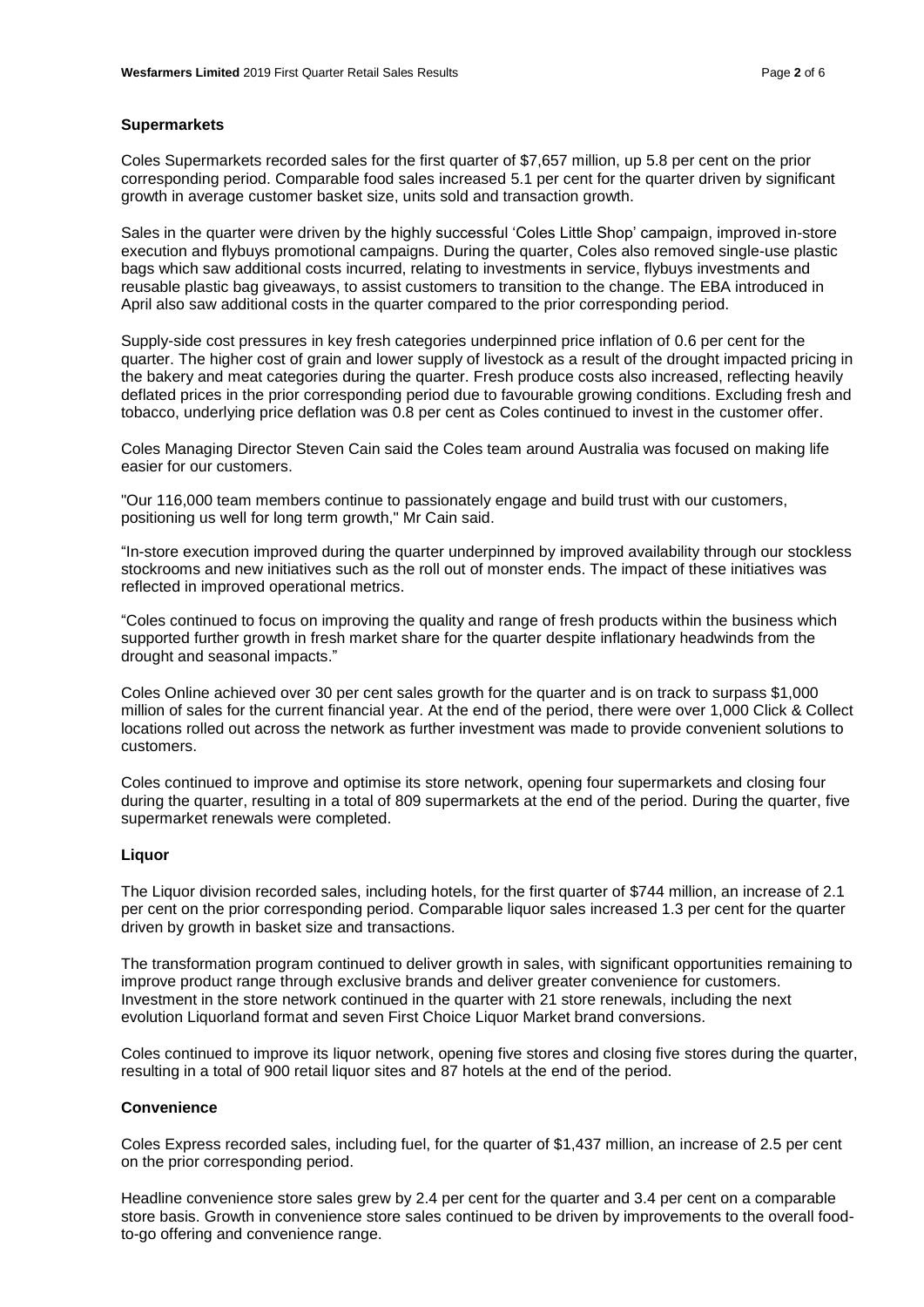For the quarter, headline fuel volumes decreased 14.8 per cent and comparable fuel volumes decreased 15.9 per cent. Fuel volumes in the quarter were impacted by a substantial increase in the cost price of fuel caused by higher global oil prices, a lower Australian dollar, and the ongoing impact of changes to the commercial terms of the Alliance. The business continues to work with its Alliance partner to provide a more competitive fuel offer.

Coles Express continued to optimise its network during the quarter, opening one new site and closing one site, maintaining the total network at 711 sites.

Refer to Appendix Three for footnotes.

#### **For further information:**

Media **Magnetic Cathy Bolt** Cathy Bolt Media and External Affairs Manager +61 8 9327 4423 or +61 417 813 804

**Investors** Erik du Plessis Manager, Investor Relations +61 8 9327 4603 or +61 439 211 630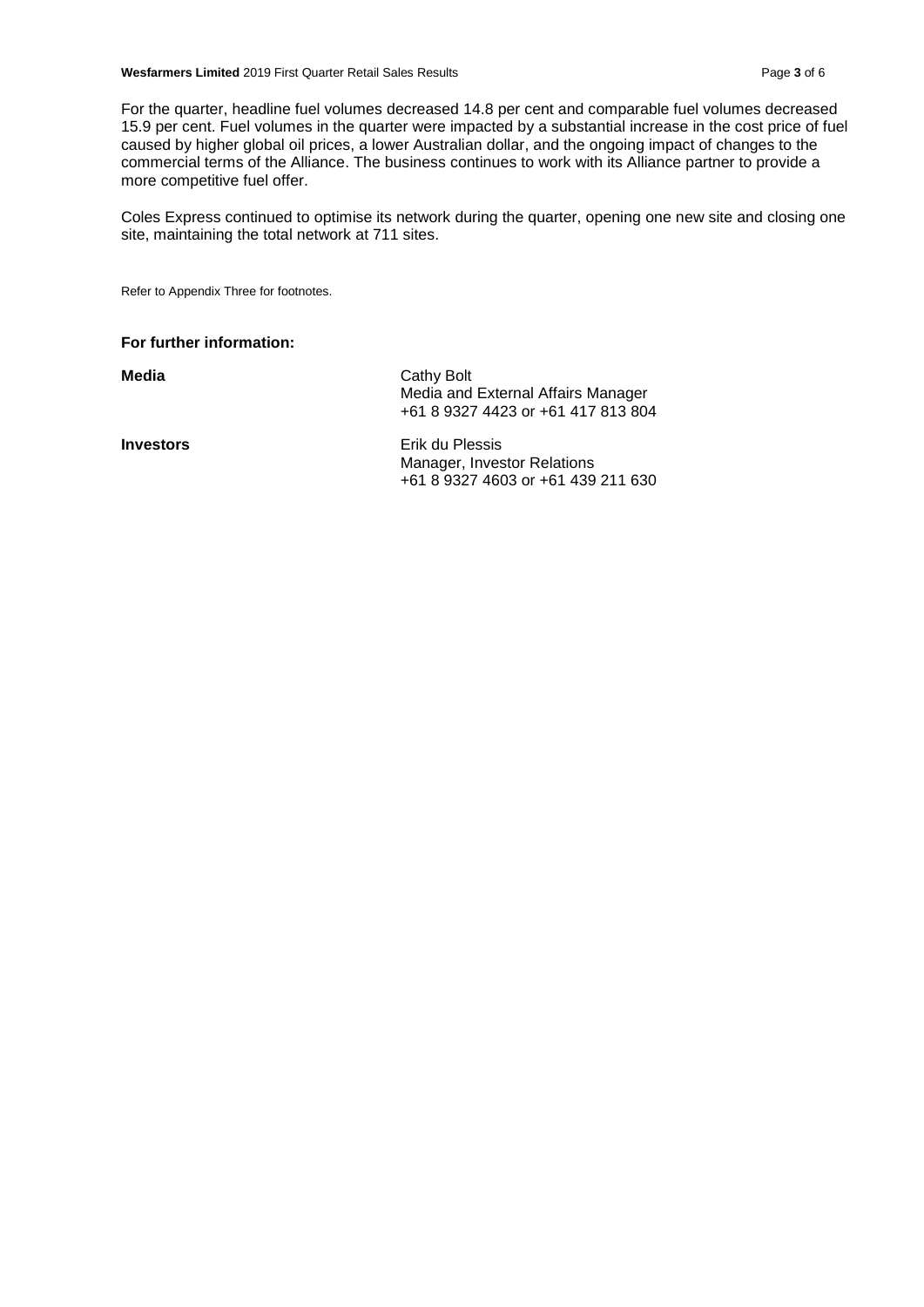# **APPENDIX ONE**

## **2019 FIRST QUARTER COLES SALES RESULTS – KEY METRICS**

| Key Metrics (%)                                                               | <b>First Quarter</b><br>2019 | <b>Fourth Quarter</b><br>2018 | <b>Third Quarter</b><br>2018 | <b>Second Quarter</b><br>2018 | <b>First Quarter</b><br>2018 |
|-------------------------------------------------------------------------------|------------------------------|-------------------------------|------------------------------|-------------------------------|------------------------------|
| <b>COLES</b>                                                                  |                              |                               |                              |                               |                              |
| <b>Supermarkets</b>                                                           |                              |                               |                              |                               |                              |
| Comparable store sales growth                                                 | 5.1                          | 1.8                           | 0.9                          | 1.3                           | 0.3                          |
| Comparable store sales growth adjusted for Easter & New<br>Year's Day timing) | 5.1                          | 1.8                           | 1.3                          | 1.0                           | 0.3                          |
| Price inflation/(deflation)                                                   | 0.6                          | (0.6)                         | (0.7)                        | (0.9)                         | (2.3)                        |
| Liquor <sup>2</sup>                                                           |                              |                               |                              |                               |                              |
| Comparable store sales growth                                                 | 1.3                          | 2.0                           | 0.7                          | 1.6                           | 1.6                          |
| Comparable store sales growth adjusted for Easter & New<br>Year's Day timing) | 1.3                          | 2.0                           | 0.7                          | 1.6                           | 1.6                          |
| Convenience                                                                   |                              |                               |                              |                               |                              |
| Total fuel volume growth                                                      | (14.8)                       | (14.6)                        | (14.6)                       | (17.0)                        | (20.2)                       |
| Comparable fuel volume growth                                                 | (15.9)                       | (15.8)                        | (15.9)                       | (17.7)                        | (21.0)                       |
| Total convenience store sales growth (excl. fuel sales)                       | 2.4                          | 3.7                           | 0.9                          | (0.6)                         | 2.7                          |
| Comparable convenience store sales growth (excl. fuel sales)                  | 3.4                          | 4.6                           | 1.3                          | 0.6                           | 0.2                          |

n.a. - not applicable Refer to Appendix Three for footnotes.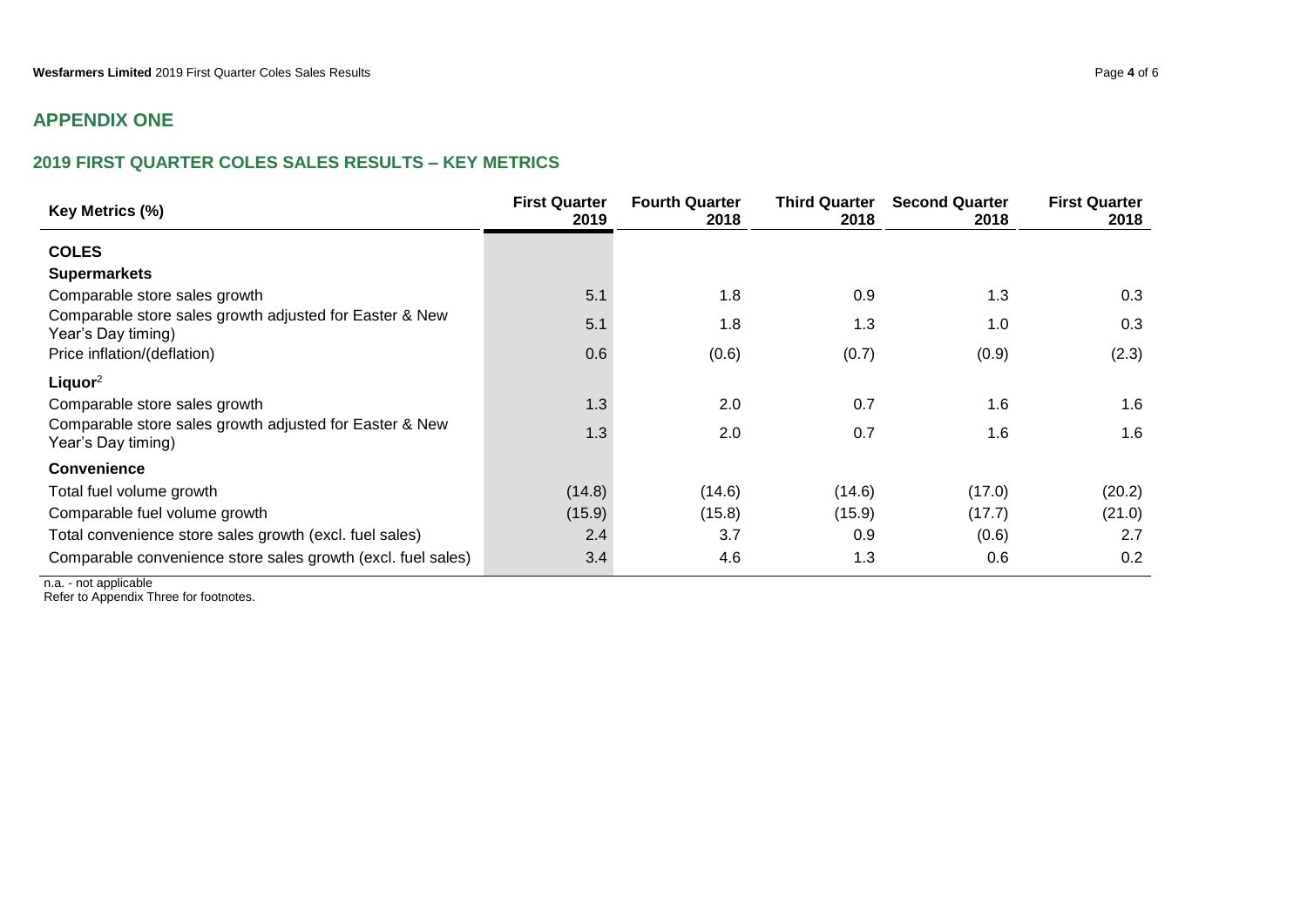# **COLES STORE NETWORK**

## **FINANCIAL YEAR 2019, YEAR TO DATE**

|                                | Open at<br>1 Jul 2018 | Opened | <b>Closed</b> | <b>Re-branded</b> | Open at<br>30 Sep 2018 |
|--------------------------------|-----------------------|--------|---------------|-------------------|------------------------|
| <b>COLES</b>                   |                       |        |               |                   |                        |
| <b>Supermarkets</b>            | 809                   | 4      | (4)           |                   | 809                    |
| Liquor                         |                       |        |               |                   |                        |
| 1st Choice                     | 98                    |        | (1)           |                   | 97                     |
| <b>Vintage Cellars</b>         | 84                    |        |               |                   | 84                     |
| Liquorland                     | 717                   | 5      | (3)           |                   | 719                    |
| <b>Hotels</b>                  | 88                    |        | (1)           |                   | 87                     |
| <b>Total Liquor</b>            | 987                   | 5      | (5)           |                   | 987                    |
| <b>Convenience</b>             | 711                   | 1      | (1)           |                   | 711                    |
| Selling Area (m <sup>2</sup> ) |                       |        |               |                   |                        |
| Supermarkets                   | 1,865,983             | n.a.   | n.a.          | n.a.              | 1,864,397              |
| Liquor (excluding hotels)      | 213,511               | n.a.   | n.a.          | n.a.              | 213,039                |